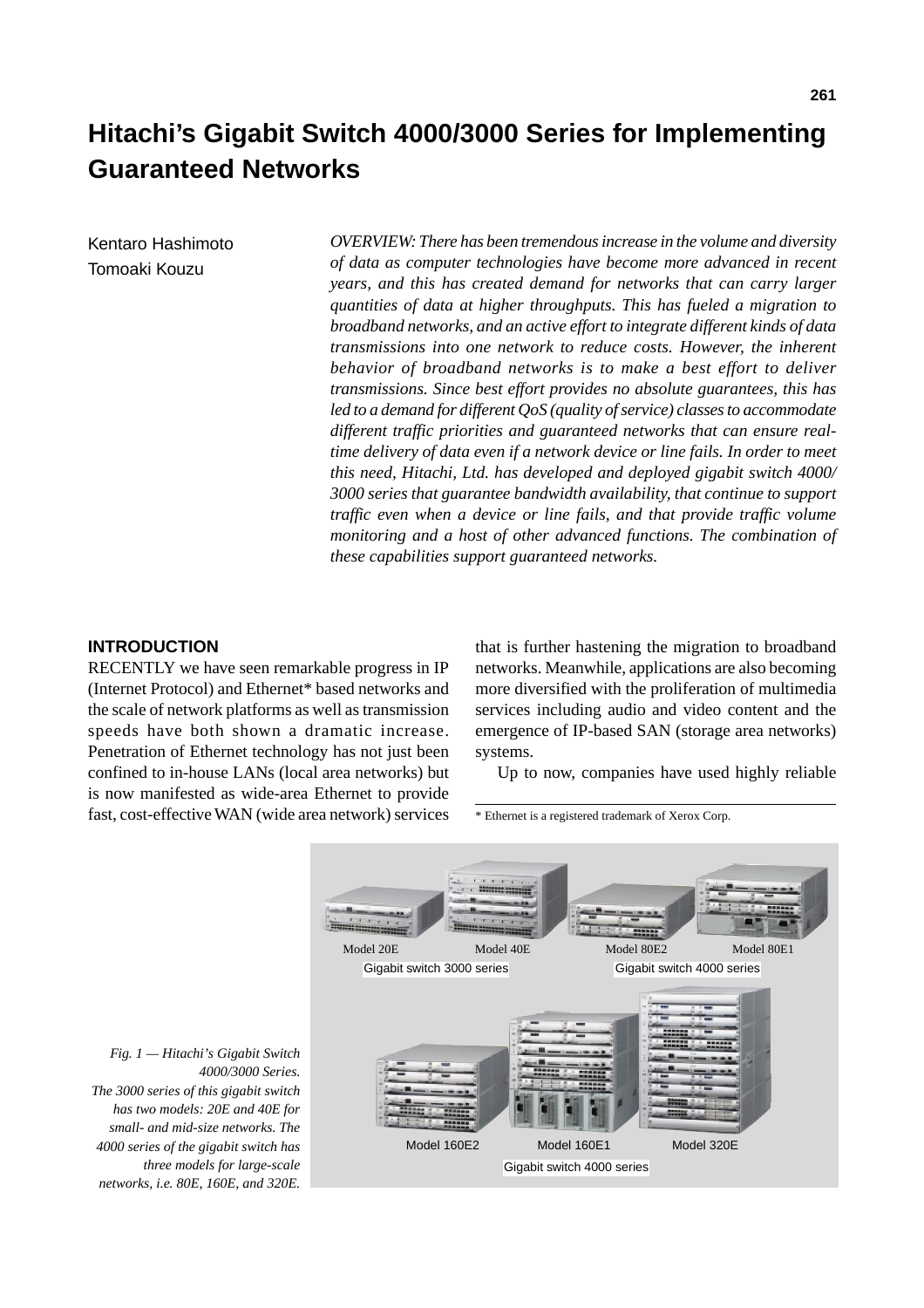but costly leased lines for internal corporate networks that carry mission-critical business transactional data that demands the highest standards of reliability. Moreover, while companies typically use dedicated phone networks for in-house extension phone systems, they use either IP or Ethernet for file transfer, web browsing, and other data communications applications, and separate networks are implemented for different applications. Unfortunately, the costs to build and to operate, and to administer separate networks used for different purposes becomes increasingly burdensome. This has led to recent efforts to combine these various networks on one integrated IP-Ethernet to reduce the operating and administrative burden, and the number of actual implementations of this integrated approach is growing. In this paper, we describe one such implementation based on gigabit switch 4000/3000 series developed by Hitachi (see Fig. 1).

## **REQUIREMENT FOR GUARANTEED NETWORK**

Ethernet that is implemented in most corporate LANs was developed specifically to provide a fast but economical shared transmission medium. Given these characteristics, networks based on the Ethernet standard are called best-effort networks. Best-effort networks generally provide near maximum performance if one has exclusive access to the lines implementing the network, but as the number of users increases, the transmission medium is divided up among the users and performance deteriorates. Besteffort networks are thus not suitable for real-time communications such as voice communication or video conferencing that require minimum guaranteed bandwidth even if mixed on the same transmission medium.

With its inherent advantages for building fast, lowcost networks, Ethernet is a good choice for reducing the costs associated with network systems. But if Ethernet is used to implement an integrated network combining applications and services with different quality requirements — mission-critical business transactions, file transfer, web browsing, and other data communications applications, voice, etc. — then satisfactory QoS (quality of service) cannot be obtained unless the various problems outlined above are resolved. Furthermore, if various kinds of traffic and applications are integrated on one network, then all applications are vulnerable to a network failure. For system configurations of network, enhanced reliability and redundant technologies are thus required to keep the system operational. With these considerations in mind, Hitachi developed and deployed the 4000 series and 3000 series of the gigabit switch for implementing guaranteed Ethernet-based networks.

# **FEATURES OF GIGABIT SWITCH 4000/3000 SERIES**

#### Quality of Service

Hitachi's gigabit switch 4000/3000 series incorporate features capable of converting best-effort Ethernets into guaranteed Ethernet-based networks with granular and precise QoS controls.

The switches use dedicated hardware to detect different kinds of traffic, divide the traffic into different classes, and determine output scheduling at very high speed. Each interface is equipped with shaping capability that shapes the output traffic volumes at specified bandwidths, and queuing functions are implemented within the specified bandwidths including priority queuing and round-robin queuing that processes in sequential order.

The gigabit switch 4000 series can be equipped with a hierarchical shaper based technologies acquired in developing the ATM (asynchronous transfer mode) switch and gigabit router. The hierarchical shaper can flexibly provide bandwidth for up to 1,024 users individually within the bandwidth provided by the physical line, and it can schedule output according to priority queuing, weighted fair queuing or other policies in four traffic classes within the bandwidth allocated to each user.

## Redundancy Technologies **Redundancy capabilities between devices**

Hitachi developed a gigabit switch redundancy protocol, a proprietary protocol enabling redundant configuration between two switches at Layer 2. It ensures stable continuous operation without a loop developing by first making sure that a failed active switch has actually been set to standby status before the standby switch becomes active status.

Redundancy between Layer 3 switches is implemented with the industry standard VRRP (virtual router redundancy protocol) that is compliant with RFC2338. VRRP permits the definition of a virtual router address that actually consists of multiple routers. By setting up a virtual router address as the default gateway, network devices can automatically switch over to the standby router if the master router fails and continue to support communications.

Ordinary VRRP routers are only able to monitor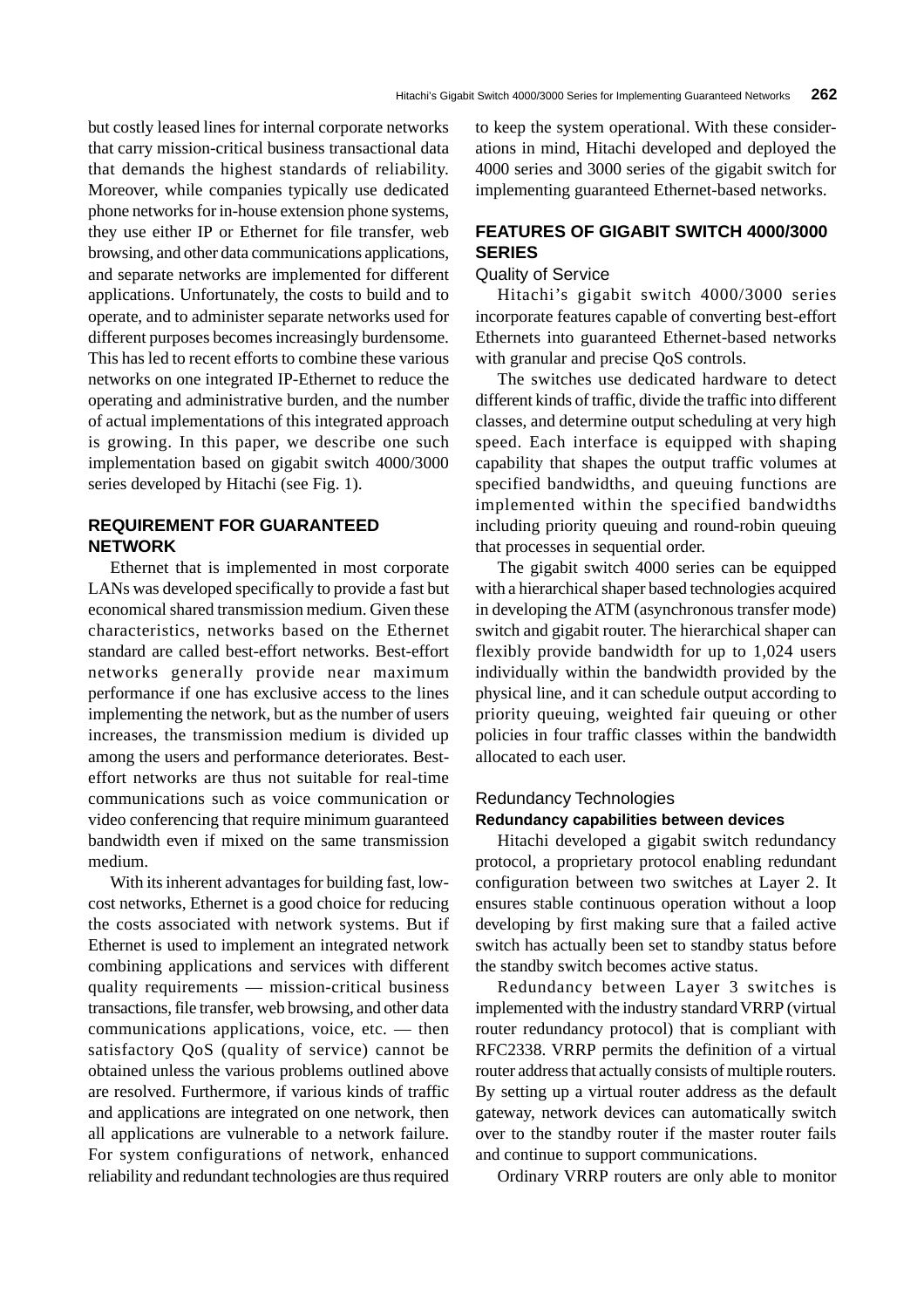

*Fig. 2—Scheme for Collecting Statistical Traffic Data with sFlow Monitoring System. Header information of packets passing through network equipment is collected and network traffic trends are analyzed.*

the transmission paths to which they are directly connected, and therefore cannot detect communications failures that exist across multiple routers. To address this potential problem, Hitachi developed and incorporated a proprietary VRRP polling function. This capability periodically sends out a polling signal (a monitoring packet) to IP addresses specified in the master router (e.g. the adjacent router). If it fails to receive an acknowledgment, this indicates a line failure, and it causes the system to automatically switch over to a backup system, the same as if the master router failed. With this capability, WAN redundancy is supported in addition to router redundancy.

#### **Support for physical line redundancy**

Physical line redundancy is implemented by the IEEE 802.3ad link aggregation standard. Link aggregation means grouping multiple physical links and treating them as one logical higher bandwidth capacity link. If one of the physical links configuring the logical link fails, communication is nevertheless sustained using the remaining physical links.

In the link aggregation implemented in the gigabit switch 4000/3000 series, up to 16 physical links can be grouped in one logical link, which can be combined across an interface card slot. What traffic is allocated to which physical links is determined by addresses in the data frame, application information, etc. This permits traffic to be sequentially guaranteed and well balanced among the physical links, also makes it easy to add additional bandwidth capacity. We have also implemented two unique capabilities: a standby link function that prevents any decline in bandwidth capacity by automatically switching over to a standby physical link if an active physical link fails in the logical link, and a function limiting the number of ports that can be disengaged that can be set to shut down a logical link if even one physical link in the logical link fails.

Statistical Data Collection Function

The ability to measure the quantity of data traffic flowing through the network is essential to design future networks. The ability to monitor sudden upsurges in traffic volumes is also necessary to detect DoS (denial of service) attacks, viruses and worms, pinpoint the source of an attack, and prevents the network from being affected with the damage of such attacks in large scale.

The gigabit switch 4000/3000 series support sFlow monitoring, a technology for collecting statistical traffic data in networks that is compliant with the RFC 3176. The sFlow monitoring system collects and analyzes traffic data using probe and collector functions. The probe samples the flow of packets at a fixed interval, extracts header information from the packets, and sends the information to the collector. The header information is stored in the collector and used to analyze traffic trends. Both gigabit switch 4000/3000 series support the probe function.

The sFlow monitoring system is capable of analyzing a wide range of network traffic parameters on all ports from Layer 2 up to Layer 4, and we expect to see more sFlow-compliant equipment and applications in the years ahead (see Fig. 2).

## **EXAMPLES OF APPLICATIONS TO IP STORAGE SYSTEMS**

Here we will describe several applications of the gigabit switch 4000 series to an iSCSI (Internet small computer system interface) storage system. These scenarios are based on a series of trials interconnecting a RAID (redundant array of independent disks) system with the gigabit switch 4000 series conducted in March 2004 by Hitachi's RAID System Division and IP Network Division.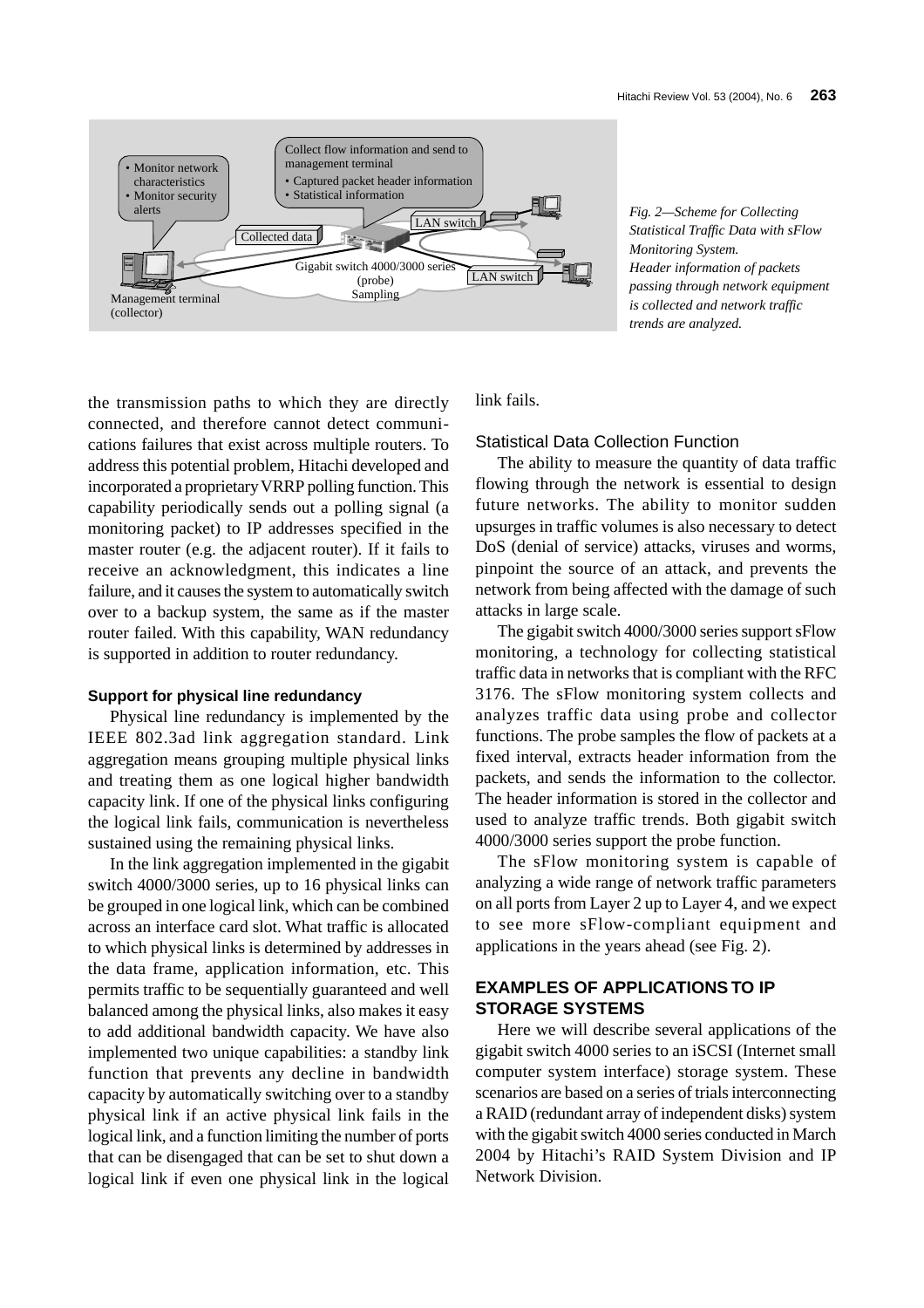





*Fig. 4—Example of Storage Redundancy Implemented with VRRP.*

*Redundancy is achieved for all paths using the VRRP polling function implemented on the gigabit switch 4000 series.*

## Example of iSCSI Storage Network Redundancy Implemented with Gigabit Switch Redundancy Protocol

Fig. 3 illustrates how redundancy is implemented in transmission lines and in a storage system using the gigabit switch redundancy protocol. Here gigabit switch 4000 series redundancy is achieved using the protocol, and communication to/from the backup gigabit switch 4000 series is normally blocked. The two interfaces mapped to the LUNs (logical unit numbers) targeted by the iSCSI store the same IP address. Normally IP addresses must be unique and communications cannot be guaranteed if duplicate IP addresses exist. But in this trial configuration, communication with the backup system is blocked by the gigabit switch redundancy protocol, so the gigabit switch 4000 series are not recognized as the duplicate IP addresses from the hosts illustrated in the right side of Fig. 3. With this setup, the iSCSI target achieves redundancy by sharing the same IP address over multiple interfaces.

When the system fails and the redundancy protocol causes switching, the target iSCSI initiator once shuts down the current connection, then establish a reconnection. While there is a very brief interruption until the reconnection is established, disk accesses can continue after the reconnection is made. The system automatically switches back once the failed link is restored, and the transmission path is returned from the backup system to the master system.

# Example of Storage System Redundancy Implemented with VRRP

Fig. 4 illustrates a storage redundancy solution using VRRP polling. In this configuration, a gateway address (192.168.200.1) is set on the initiator host side as the VRRP polling destination of each gigabit switch 4000 series switch configured by the VRRP. Since failures across multiple routers can be detected by the series's VRRP polling, communications can be restored by VRRP path switching regardless of which segment on the path fails.

## Example of Storage Network Redundancy Implemented with Link Aggregation

Fig. 5 illustrates how storage redundancy can be achieved using link aggregation. Reduction of bandwidth capacity can be effectively prevented with a combination of the gigabit switch redundancy protocol and link aggregation described earlier. In this example, three physical lines have been combined to form one logical line. Here the redundancy protocol